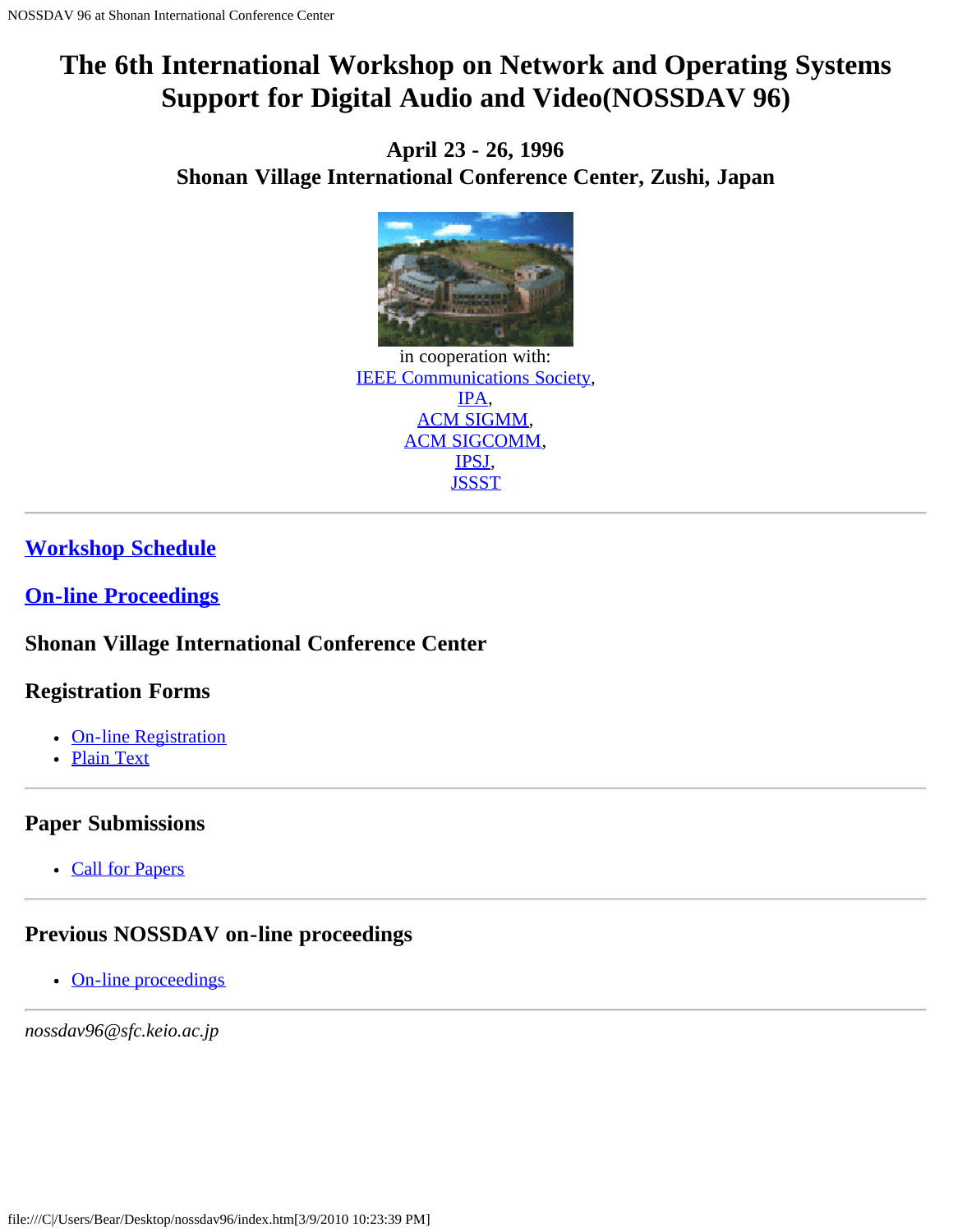# **NOSSDAV 96** *Schedule*

<span id="page-1-0"></span>

| Tuesday, April 23, 1996 |                                                                                                                                                                                                                                                                                                                                                                                                                                                                                                                   |  |
|-------------------------|-------------------------------------------------------------------------------------------------------------------------------------------------------------------------------------------------------------------------------------------------------------------------------------------------------------------------------------------------------------------------------------------------------------------------------------------------------------------------------------------------------------------|--|
| 16:00-<br>19:00         | Conference Registration                                                                                                                                                                                                                                                                                                                                                                                                                                                                                           |  |
| 19:00-<br>21:30         | <b>Opening Reception</b>                                                                                                                                                                                                                                                                                                                                                                                                                                                                                          |  |
|                         | Wednesday, April 24, 1996                                                                                                                                                                                                                                                                                                                                                                                                                                                                                         |  |
| $7:30-$<br>8:30         | <b>Breakfast Buffet</b>                                                                                                                                                                                                                                                                                                                                                                                                                                                                                           |  |
| $ 8:30-$<br>8:45        | Introduction<br><b>Workshop Chairs</b><br>Hide Tokuda                                                                                                                                                                                                                                                                                                                                                                                                                                                             |  |
| $ 8:45-$<br>10:15       | Technical Sessions I "Networking"<br>Session Chair: Hiroshi Yasuda (NTT)<br>• Should an Integrated-Services Internetwork be Connectionless or Connection-Oriented?<br>Domenico Ferrari (Universita` Cattolica)<br>• Retransmission-Based Error Control for Continuous Media Applications<br>Christos Papadopoulos and Guru M. Parulkar (Washington University)<br>• Decentralized End-to-End Scheduling for Continuous Multimedia<br>J. Huang, Y. Wang, and D. Kenchammana-Hosekote (Honeywell Technology Center) |  |
| $10:15-$<br>10:30       | <b>Break</b>                                                                                                                                                                                                                                                                                                                                                                                                                                                                                                      |  |
| $10:30-$<br>12:00       | Technical Sessions II "OS Support for Network Subsystems"<br>Session Chair: Domenico Ferrari (Universita` Cattolica)<br>• Multimedia Network Subsystem Design<br>See-Mong Tan, Willy S. Liao, and Roy H. Campbell (University of Illinois at Urbana-<br>Champaign)                                                                                                                                                                                                                                                |  |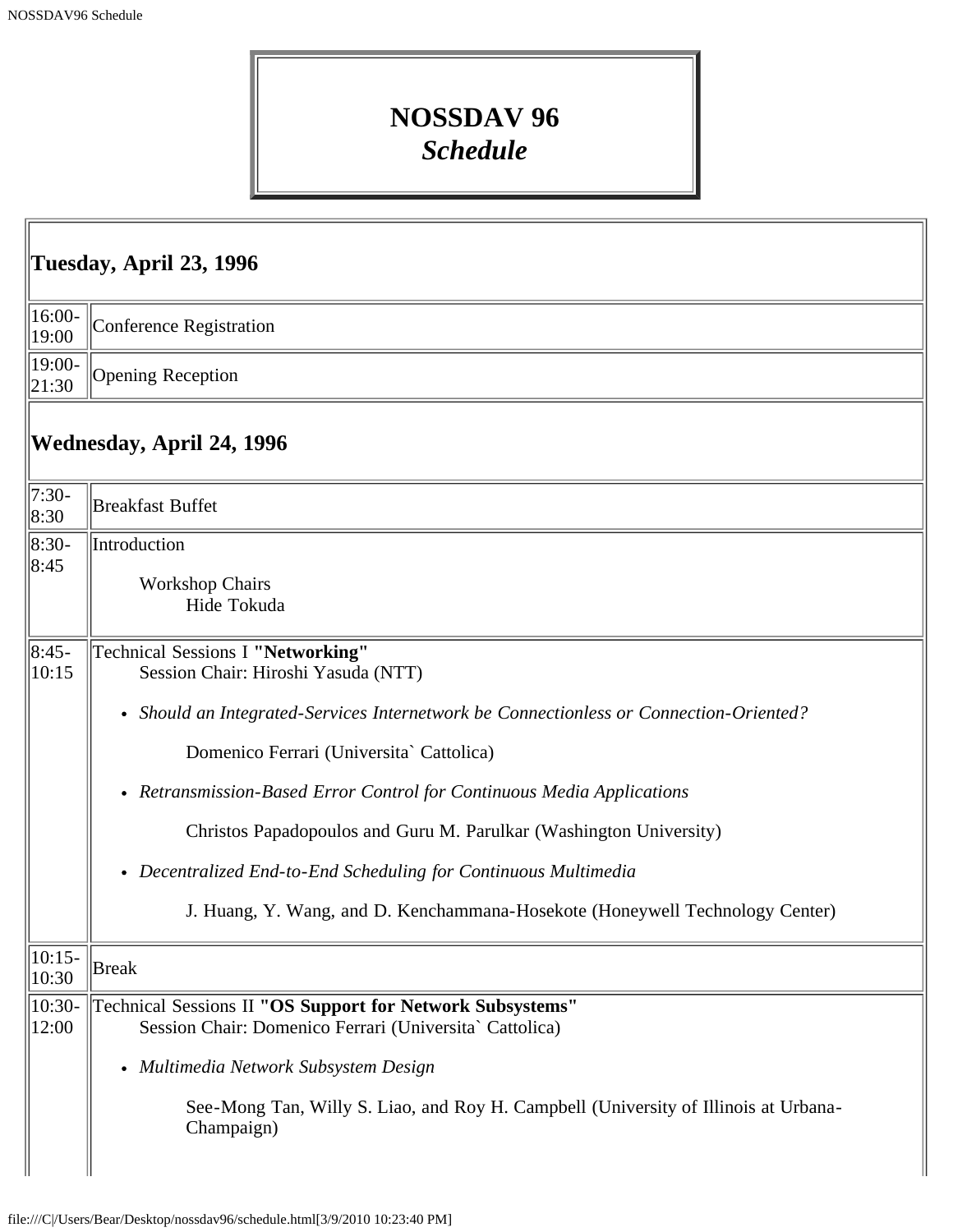|                   | Server Based Flow Control in A Distributed Continuous Media Server                                                                                                |
|-------------------|-------------------------------------------------------------------------------------------------------------------------------------------------------------------|
|                   | Gerald Neufeld, Dwight Makaroff, and Norman Hutchinson (University of British Columbia)                                                                           |
|                   | • Native-Mode ATM in FreeBSD: Experiences and Performance                                                                                                         |
|                   | A. Jain and S. Keshav (Bell Laboratories)                                                                                                                         |
| $12:00-$<br>13:00 | Lunch                                                                                                                                                             |
| $13:00-$<br>14:30 | Technical Sessions III "ATM"<br>Session Chair: Guru Parulkar (Washington University)                                                                              |
|                   | • An Empirical Evaluation of Adaptive QOS Renegotiation in ATM networks                                                                                           |
|                   | K. Lakshman and Raj Yavatkar (University of Kentucky)                                                                                                             |
|                   | • SEAM: Scalable and Efficient ATM Multipoint-to-Multipoint Multicasting                                                                                          |
|                   | Matthias Grossglauser (INRIA) and K. K. Ramakrishnan (Bell Laboratories)                                                                                          |
|                   | • ATM Virtual Studio Services                                                                                                                                     |
|                   | Christian Breiteneder, Simon Gibbs, Wolfgang Heiden, Manfred Kaul, Karl Jonas, and Dirk<br>Steinberg (German National Research Center for Information Technology) |
| $14:30-$<br>15:00 | <b>Break</b>                                                                                                                                                      |
| 15:00-<br>16:30   | <b>Technical Sessions IV "Congestion Control"</b><br>Session Chair: Norman Hutchinson (University of British Columbia)                                            |
|                   | • Support for Compressed Video with Explicit Rate Congestion Control in ATM Networks                                                                              |
|                   | K. K. Ramakrishnan, T. V. Lakshman, Partho Mishra (AT&T Bell Laboratories)                                                                                        |
|                   | • A Router-Based Congestion Control Scheme For Real-Time Continuous Media                                                                                         |
|                   | Mark Parris, Kevin Jeffay, Teny Talley, and F. Donelson Smith (University of North Carolina)                                                                      |
|                   | Why WFQ Is Not Good Enough For Integrated Services Networks                                                                                                       |
|                   | Jon C.R. Bennett (FORE Systems) and Hui Zhang (Carnegie Mellon University)                                                                                        |
| 16:30-<br>17:00   | <b>Break</b>                                                                                                                                                      |
| $17:00-$<br>19:00 | Work in progress Sessions "Multicasting, ATM, and Quality of Service"<br>Session Chair: Daniel Swinehart (Xerox PARC)                                             |
|                   | • Multicast Protocol for Continuous media                                                                                                                         |
|                   | Yuko Onoe (NTT Information and Communication Systems Laboratories) and Hideyuki Tokuda<br>(Keio University)                                                       |
|                   | • Admission Control Algorithms for Multicast Sessions with Multiple Streams                                                                                       |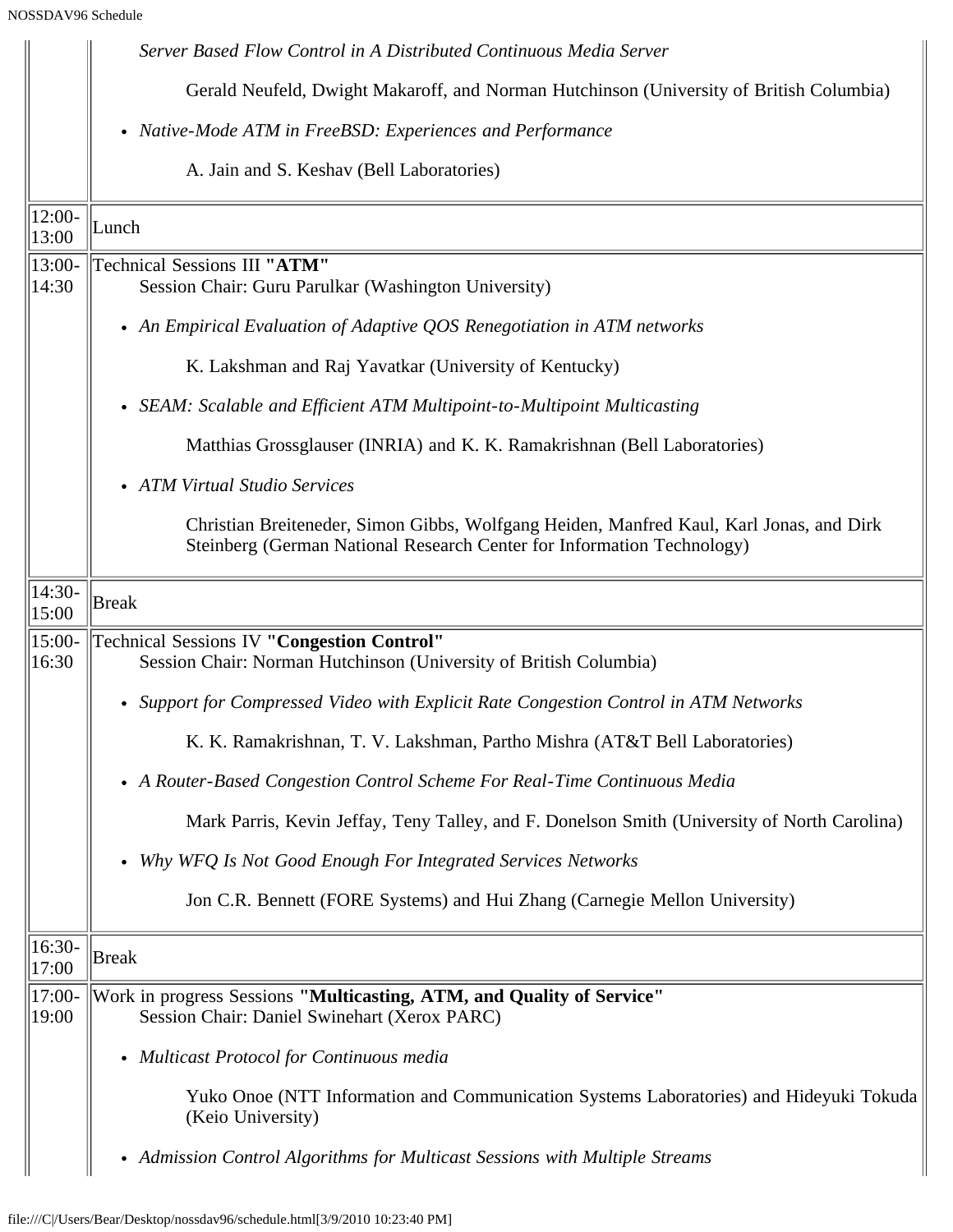$\mathbf{H}$ 

|                 | Nachum Shacham and Hidetoshi Yokota (SRI International)                                                                         |
|-----------------|---------------------------------------------------------------------------------------------------------------------------------|
|                 | • Improved performance for multi-party communication through advance reservations                                               |
|                 | Amit Gupta (University of California Berkeley)                                                                                  |
|                 | • Transmission Characteristics of MPEG2 Encoded Super High Definition Images                                                    |
|                 | Katsuhiro ISHIMARU, Tetsurou FUJII, Tomoko SAWABE, Junji SUZUKI, and Sadayasu ONO<br>(NTT Optical Network Systems Laboratories) |
|                 | • Design and Implementation of a Versatile Multimedia Network Interface and I/O Chip                                            |
|                 | Zubin D. Dittia, Jerome R. Cox, Jr., and Guru M. Parulkar (Washington University in St. Louis)                                  |
|                 | • A Practical and Economical Approach for Resource Allocation                                                                   |
|                 | Fukiko Hidano (University of California Berkeley)                                                                               |
|                 | • An Advanced Reservation-based Admission Control Algorithm for Video-On-Demand Server                                          |
|                 | Sooncheol Kim and Yookun Cho (Seoul National University)                                                                        |
|                 | • Discrete-Time Interval Based Predictor Algorithms for End-to-End Performance                                                  |
|                 | Girish Chiruvolu, Ken Christensen, and Ravi Sankar (University of South Florida)                                                |
|                 | • Usage Parameter Control Support for Audio and Video Communications                                                            |
|                 | Guang-Liang LI (Academia Sinica)                                                                                                |
|                 | • Agora --- A Personalized Digital Newsfeed                                                                                     |
|                 | Eoin Hyden and Cormac J. Sreenan (Bell Laboratories)                                                                            |
| 19:00-<br>20:30 | Dinner                                                                                                                          |
|                 | Thursday, April 25, 1996                                                                                                        |
| $7:30-$<br>8:30 | <b>Breakfast Buffet</b>                                                                                                         |
| 8:30-<br>10:00  | <b>Technical Sessions V "Video on Demand Servers"</b><br>Session Chair: Duane Northcutt (Sun Microsystems Laboratories)         |
|                 | • The Tiger Video Fileserver                                                                                                    |
|                 | William J. Bolosky and Michael B. Jones (Microsoft Research)                                                                    |
|                 | Video on Demond on the SB-PRAM                                                                                                  |
|                 | Joerg Friedrich, Thomas Gruen and Joerg Keller (Universitaet des Saarlandes)                                                    |
|                 | • I/O Channel and Real-Time Disk Scheduling for Video Servers                                                                   |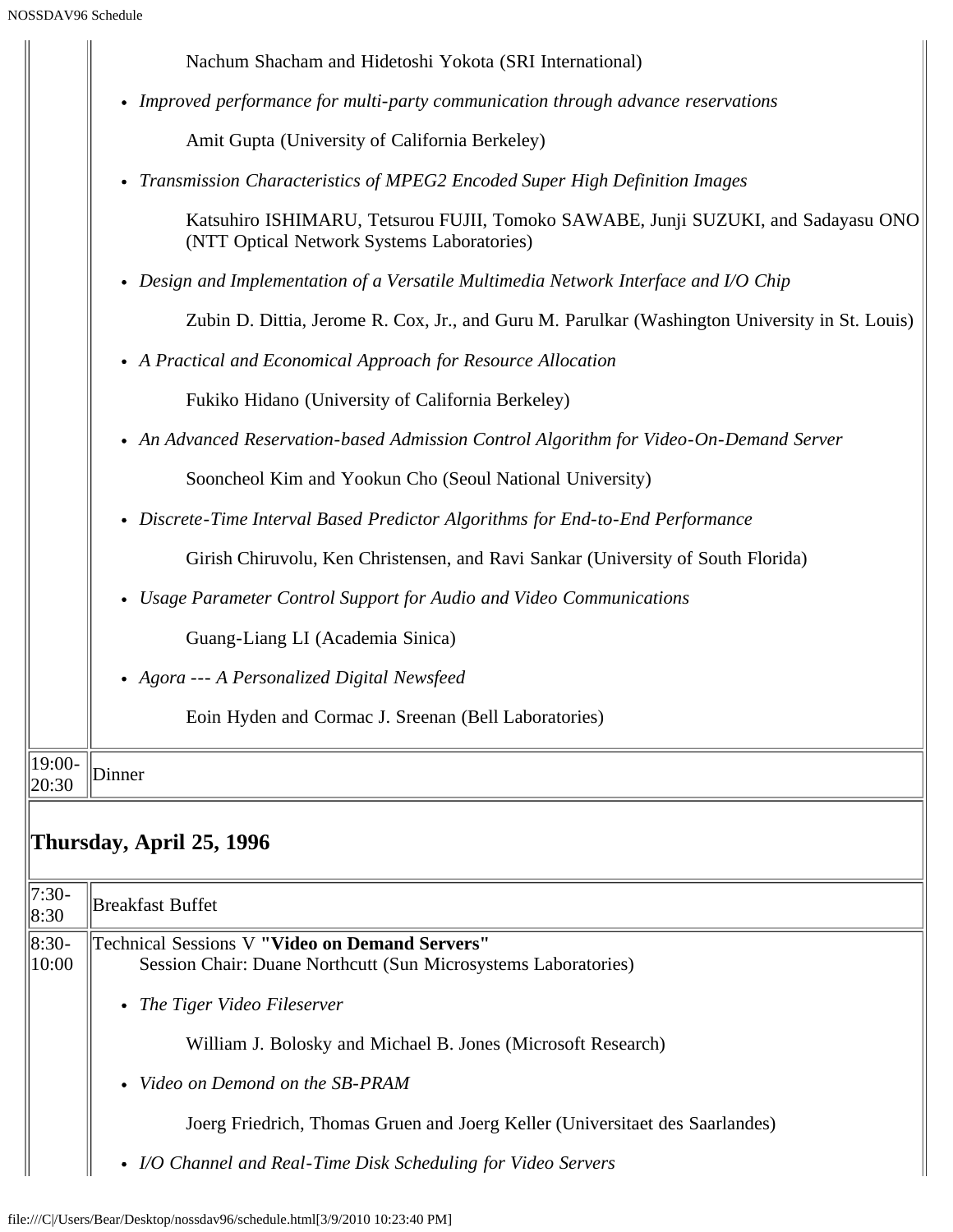|                     | Shenze Chen and Manu Thapar (Hewlett-Packard Labs)                                                                         |  |  |  |
|---------------------|----------------------------------------------------------------------------------------------------------------------------|--|--|--|
| 10:00-<br>10:30     | <b>Break</b>                                                                                                               |  |  |  |
| 10:30-<br>12:00     | <b>Technical Sessions VI "Storage Architectures"</b><br>Session Chair: Mike Jones (Microsoft Research)                     |  |  |  |
|                     | • Video Pump Design for Interoperability with Set Top Units: The Case Against Small PDUs.                                  |  |  |  |
|                     | Stephen Jacobs and Alexandros Eleftheriadis (Columbia University)                                                          |  |  |  |
|                     | • A Content Based Approach to VBR Video Source Modeling                                                                    |  |  |  |
|                     | Paul Bocheck and Shih-Fu Chang (Columbia University)                                                                       |  |  |  |
|                     | • On Evaluating the Cost-Performance Characteristics of Disk Storage Systems Supporting Continuos<br>Media                 |  |  |  |
|                     | D. Venkatesh and T.D.C. Little (Boston University)                                                                         |  |  |  |
| $12:00-$<br>13:00   | Lunch                                                                                                                      |  |  |  |
| 13:00-<br>17:00     | Excursion (To Kamakura)                                                                                                    |  |  |  |
| $ 17:30-$<br>18:30  | PC Meeting                                                                                                                 |  |  |  |
| 18:30-<br>20:00     | Banquet                                                                                                                    |  |  |  |
| $ 20:00-$<br> 22:00 | Work in progress Sessions "Operating Systems Support"<br>Session Chair: Steve Pink (Swedish Institute of Computer Science) |  |  |  |
|                     | • Comparative Evaluation of Server-push and Client-pull Architectures                                                      |  |  |  |
|                     | Sriram S. Rao, Harrick M. Vin, and Ashis Tarafdar (University of Texas at Austin)                                          |  |  |  |
|                     | • A Network Striped Storage System for Video on Demand                                                                     |  |  |  |
|                     | Feng Shi (University of Cambridge)                                                                                         |  |  |  |
|                     | • Continuous Media Storage System supporting Constant Frame Rate with Variable Bit Rate Streams                            |  |  |  |
|                     | Tatsuo Nakajima and Hiroshi Tezuka (Japan Advanced Institute of Science and Technology)                                    |  |  |  |
|                     | • Effective Utilization of Disk Bandwidth for Supporting Video-On-Demand                                                   |  |  |  |
|                     | Yen-Jen Oyang, Chih-Yuan Cheng, Meng-Huang Lee, Fu-Ching Wang, and Chun-Hung Wen<br>(National Taiwan University)           |  |  |  |
|                     | • State-based Buffer-Cache Design for a Multimedia File System                                                             |  |  |  |
|                     | Thirumale N. Niranjan and Gerhard A. Schloss (State University of New York at Stony Brook)                                 |  |  |  |
|                     | QOS Translation and Session Coordination Technique for Multimedia Systems<br>$\bullet$                                     |  |  |  |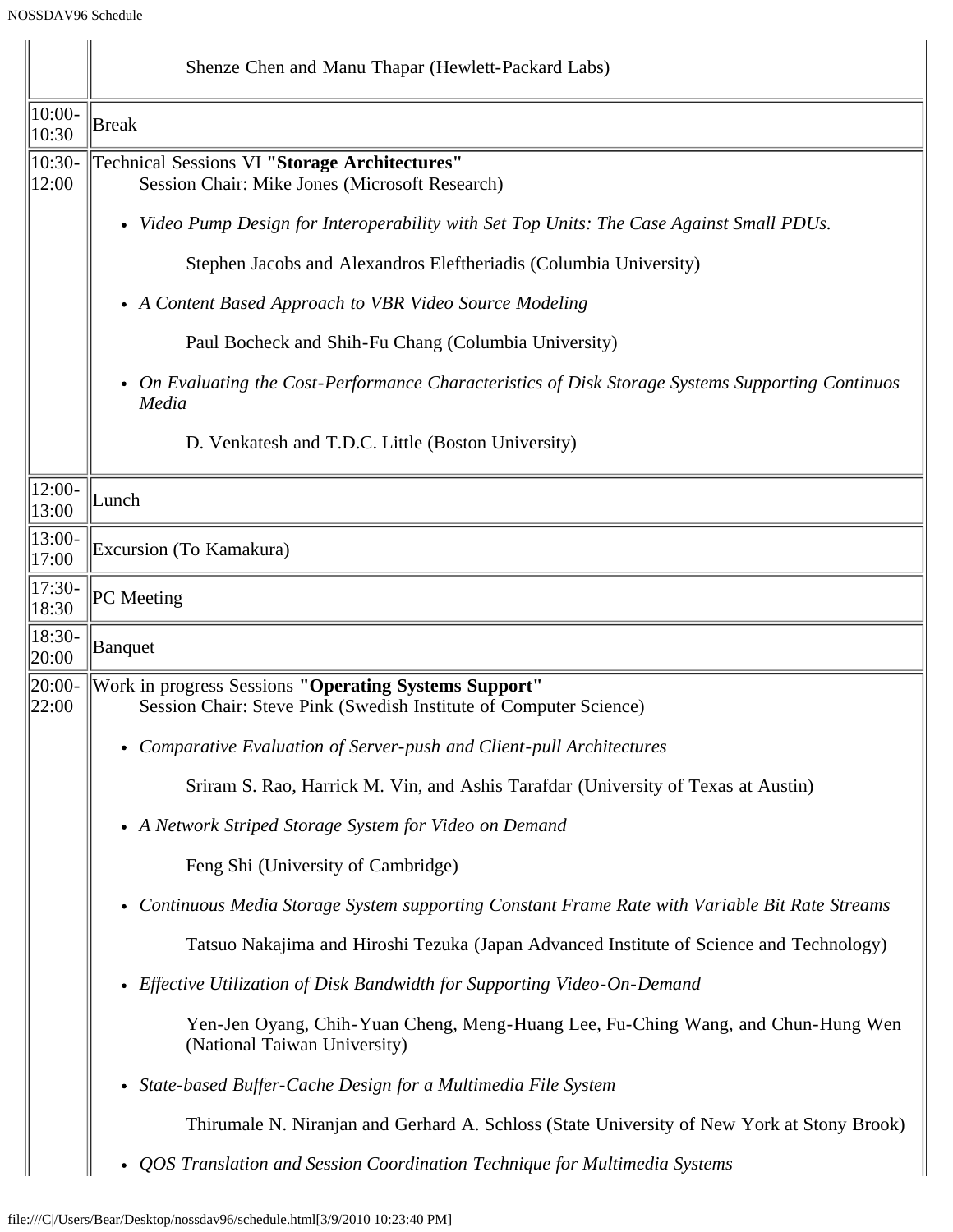| SSDAV96 Schedule |                                                                                                                                              |
|------------------|----------------------------------------------------------------------------------------------------------------------------------------------|
|                  | Nobuhiko NISHIO and Hideyuki TOKUDA (Keio University)                                                                                        |
|                  | Memory and Disk Bandwidth Management in Video-on-Demand Servers<br>$\bullet$                                                                 |
|                  | Fu-Ching Wang, Chih-Yuan Cheng, Meng-Huang Lee, Chun-Hung Wen, Tzu-How Lin, Szu-<br>Chi Wang, and Yen-Jen Oyang (National Taiwan University) |
|                  | • Soft Real-Time Handling Methods in a Soft Real-Time Framework                                                                              |
|                  | Changpeng Fan (German National Research Center for Information Technology)                                                                   |
|                  | • Load Balancing and VCR Functionalities Support via Subband Coding Techniques                                                               |
|                  | John C.S. Lui and K.W. Law (The Chinese University of Hong Kong)                                                                             |
|                  | Guaranteeing the Execution of User-Level Real-Time Threads<br>$\bullet$                                                                      |
|                  | Shuichi Oikawa and Hideyuki Tokuda (Keio University)                                                                                         |
|                  | • Performance Evaluation of Extended X-Window System for Video Applications                                                                  |
|                  | Seiji Tada (Hewlett-Packerd Japan)                                                                                                           |
|                  | <b>Friday, April 26, 1996</b>                                                                                                                |
| $7:30-$<br>8:30  | <b>Breakfast Buffet</b>                                                                                                                      |
| $8:30-$<br>10:00 | Technical Sessions VII "QOS Control"<br>Session Chair: Kevin Jeffay (University of North Carolina at Chapel Hill)                            |
|                  | Q-Thread: A New Execution Model for Dynamic QOS Control of Continuous-Media Processing<br>$\bullet$                                          |
|                  | Kiyokuni KAWACHIYA (IBM Research Tokyo Research Laboratory) and Hideyuki TOKUDA<br>(Keio University)                                         |
|                  | Timing Control of Stream Handlers in a Distributed Multi-Threaded Environment<br>$\bullet$                                                   |
|                  | Tobias Helbig (University of Stuttgart)                                                                                                      |

*Scalable Multimedia-On-Demand via World-Wide-Web (WWW) with QOS Guarantees*

Milind M. Buddhikot, Gurudatta M. Parulkar, and R. Gopal (Washington University)

| $\parallel$ 10:00-<br> 10:30 | Break                                                                                                                                                    |
|------------------------------|----------------------------------------------------------------------------------------------------------------------------------------------------------|
| $\parallel$ 10:30-           | Technical Sessions VIII "Mobile environment and Real-Time Window Systems"                                                                                |
| 12:00                        | Session Chair: Hideyuki Tokuda (Keio University)                                                                                                         |
|                              | • Handling Continuous Media in Mobile Computing Environment<br>Akihiro Hokimoto and Tatsuo Nakajima (Japan Advanced Institute of Science and Technology) |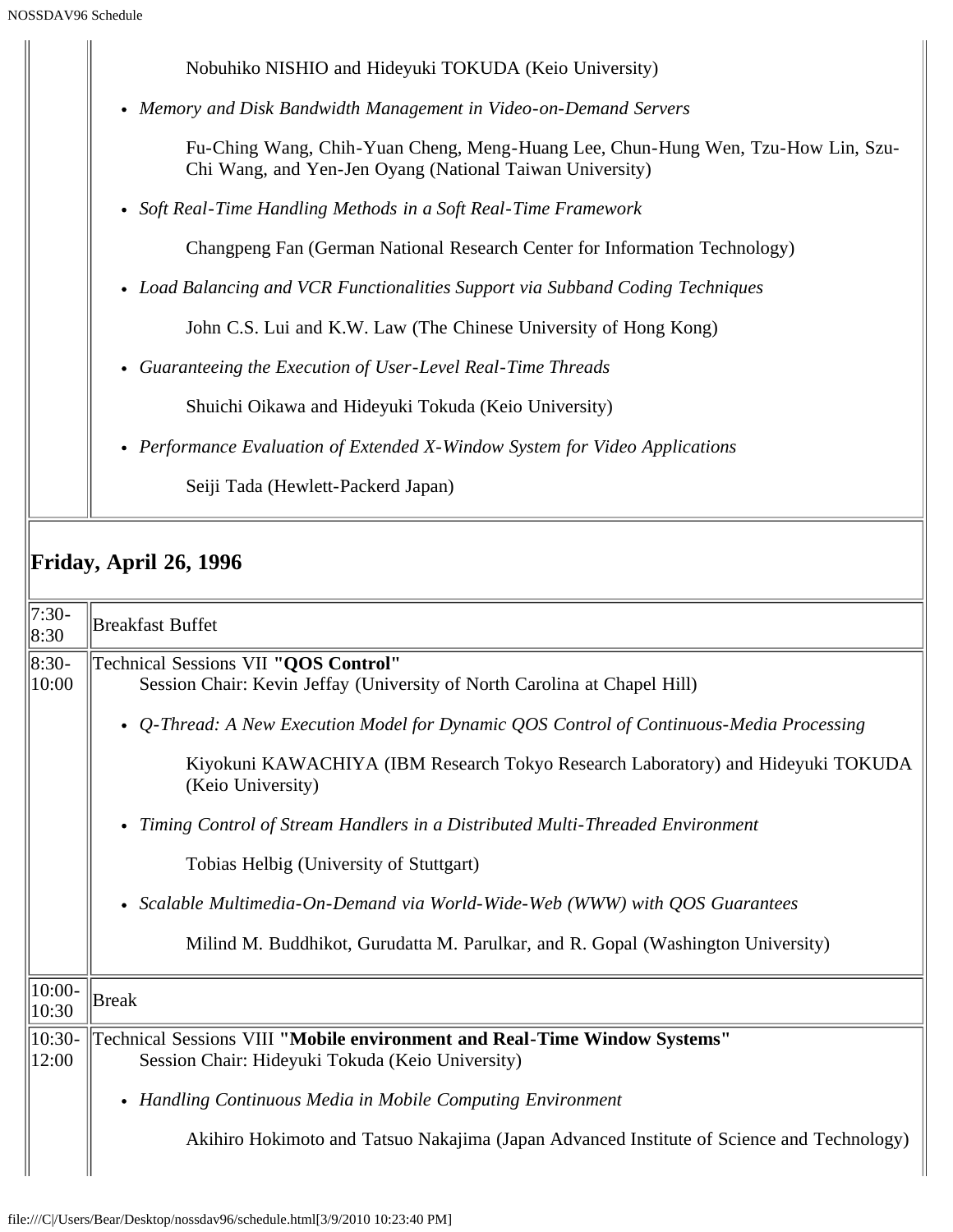|                    | • Soft State Header Compression for Wireless Networks                                        |
|--------------------|----------------------------------------------------------------------------------------------|
|                    | Mikael Degermark (Lulea University) and Stephen Pink (Swedish Institute of Computer Science) |
|                    | • Quantitative Window System Engineering                                                     |
|                    | John E. Sasinowski and Jay K. Strosnider (Carnegie Mellon University)                        |
| $ 12:00-$<br>13:00 | Lunch                                                                                        |
| 13:30              | Workshop ends                                                                                |
|                    |                                                                                              |

### [Back to NOSSDAV96 Home](#page-0-0)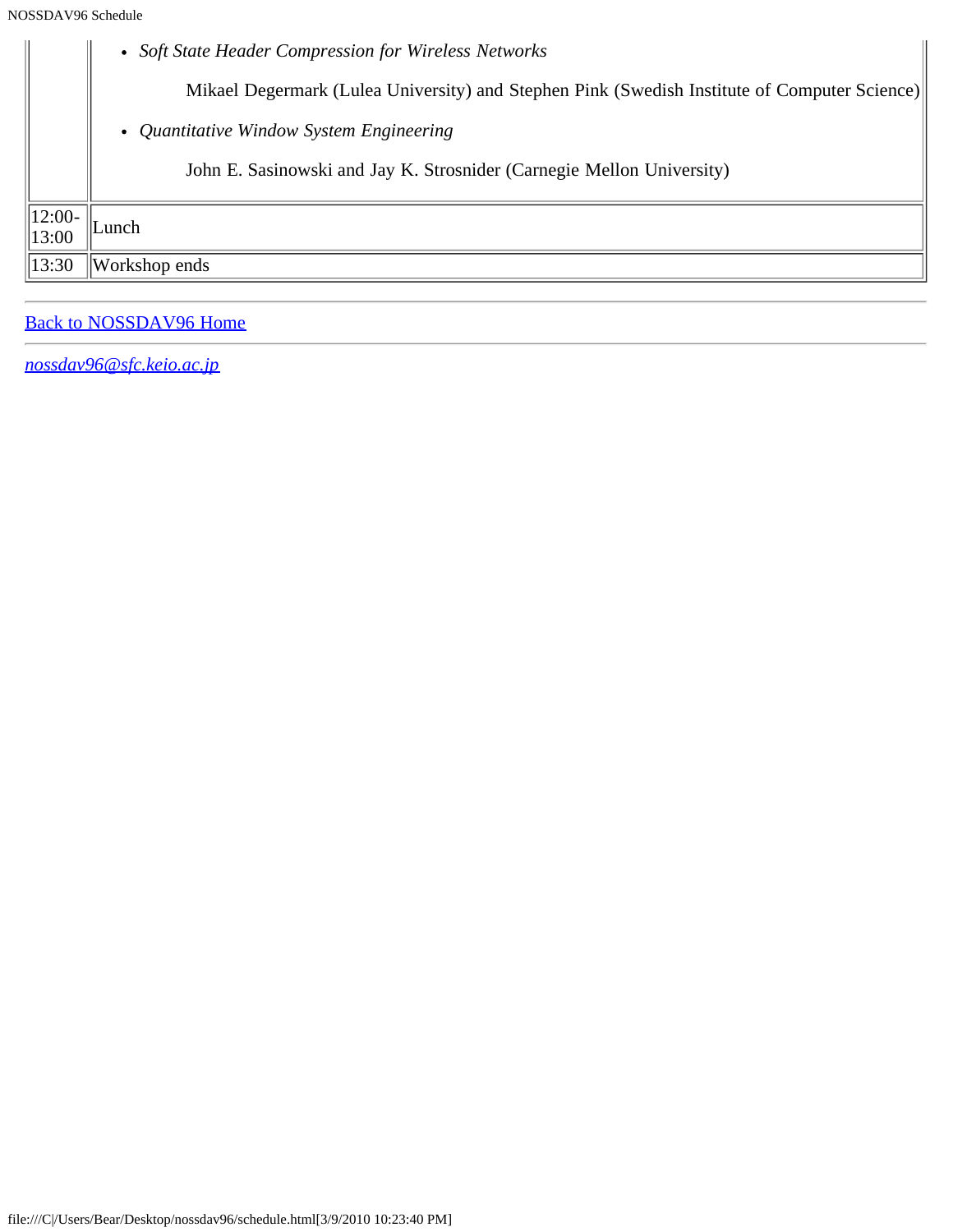# <span id="page-7-0"></span>**NOSSDAV96 Online Registration**



#### **REGISTRATION INFORMATION**

To maintain atmosphere, the Workshop is limited to 80 participants.

For this reason, the following registration procedure observed will be:

- 1. All PC members are entitled to attend (register NOW!).
- 2. Paper authors are entitled to attend (register NOW!).
- 3. Other participants, FCFS.

Registration Fees:

|                            |            | $\left\  \text{Single-bed room} \right\ $ Double Occupancy of a Twin-bed room |
|----------------------------|------------|-------------------------------------------------------------------------------|
| <b>IEEE or ACM-Members</b> | 68,000 Yen | 64,000 Yen                                                                    |
| Non-members                | 70,000 Yen | 66,000 Yen                                                                    |

Registration fee includes:

- Attending the Workshop and Excursion
- Receiving conference kit: a program, a copy of the proceedings, and a list of participants
- A room (single or twin) with bath (April 23  $26/3$  nights)
- All meals (breakfasts, lunches and dinners)
- Admission to the welcome reception (April 23)
- Admission to the banquet (April 25)
- Coffee and refreshments

#### Note:

- 1. There is no discount for the registration fee, even if you do not wish accommodations at Shonan Village International Conference Center.
- 2. If you wish to share a room with a certain person, please specify the name in the appreciate column of the registration form.

#### Application and Payment:

Applications for registration should be made by completing and sending the Registration Form to the Registration Office no later than March 20, 1996. After this date, participants from the waiting list will be solicited. All applications should be accompanied by full payment of the registration fee in Japanese YEN.

#### Confirmation of Registration:

Upon receiving your completed Registration Form and confirming your remittance of the registration fee, the Registration Office will send you a confirmation/receipt. The confirmation must be retained and presented at the Registration Desk to receive a conference materials.

#### Cancellation and Refund Policy:

Cancellation should be made in writing to the Registration Office. The amount of refund will depend on the date of cancellation as follows: Cancellation received on or before March 20, 1996 amount paid minus bank charge for the refund. Cancellation received from March 21, 1996 to April 1, 1996 amount paid minus 50 % and bank charge for the refund. Cancellation received after April 2, 1996 No refund will be made. All the refund will be made after the Conference.

Please address registration forms or inquiries to the Registration Office of NOSSDAV96.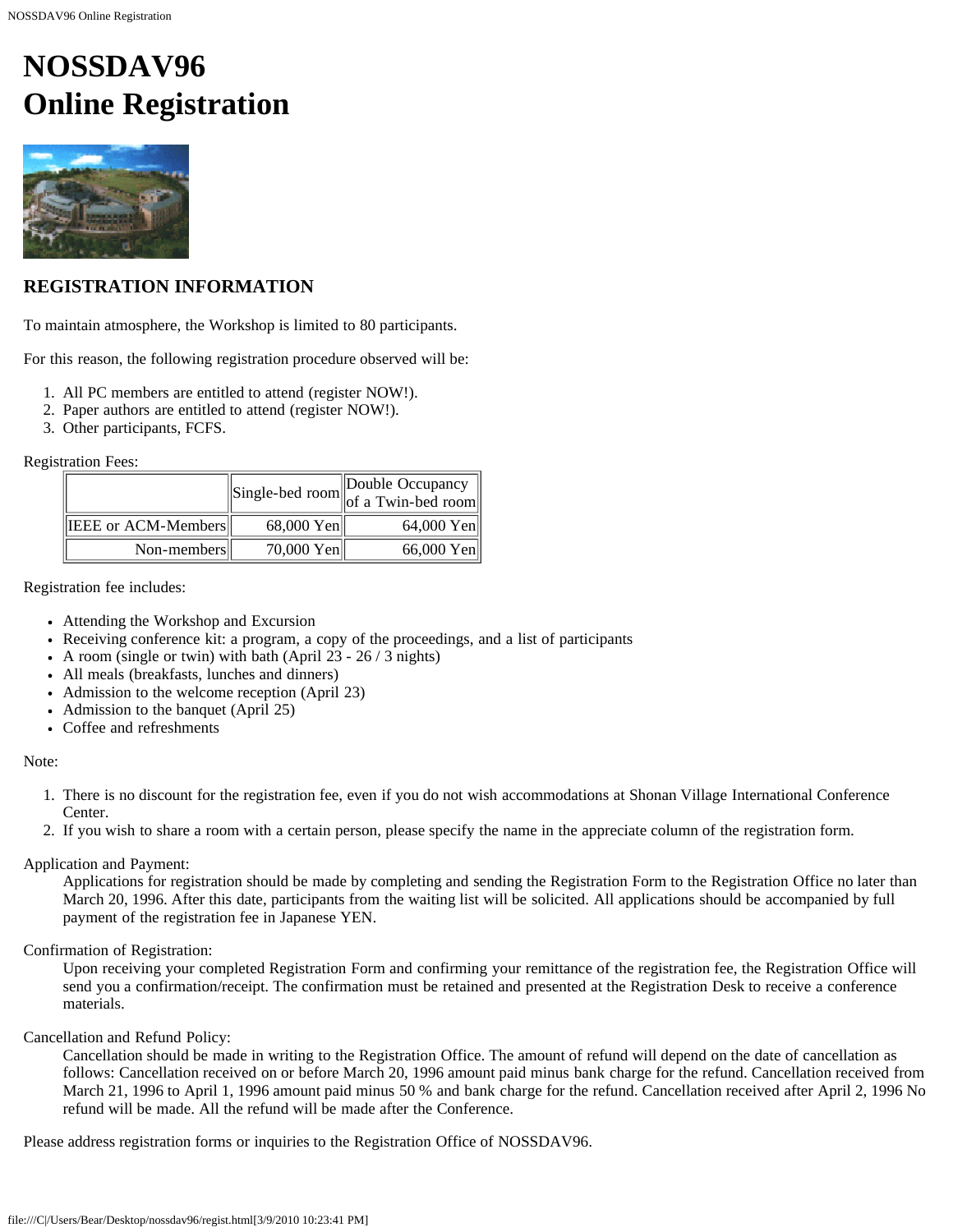Registration Office of NOSSDAV96

c/o International Communications Specialists, Inc. 2F, Kasho Bldg., 2-14-9 Nihombashi, Chuo-ku, Tokyo, 103, Japan

Phone: +81-3-3272-7981 Fax: +81-3-3273-2445 E-mail: nossdav96@ics-inc.co.jp

# **NOSSDAV96 Online Registration Form**

|                                                          | Title OProf. ODr. OMr. OMs.      |              |  |
|----------------------------------------------------------|----------------------------------|--------------|--|
| Family<br><b>Name</b>                                    |                                  |              |  |
| <b>Given Name</b>                                        |                                  |              |  |
| <b>Affiliation</b>                                       |                                  |              |  |
|                                                          | <b>⊙</b> Office ○ Home           |              |  |
| <b>Mailing</b><br><b>Address</b>                         |                                  |              |  |
| City/State                                               |                                  | Zip Code     |  |
| <b>Country</b>                                           |                                  |              |  |
| <b>Phone</b>                                             |                                  | Fax          |  |
| e-mail                                                   |                                  |              |  |
|                                                          | Membership @IEEE QACM            | Membership # |  |
|                                                          | Status OPC Member OAuthor OOther |              |  |
| <b>Special</b><br>$\boldsymbol{\mathop{\textbf{needs}}}$ |                                  |              |  |
|                                                          |                                  |              |  |

#### **Accommodation**

| <b>Room type <math>\odot</math> Single <math>\odot</math> Twin</b> |  |
|--------------------------------------------------------------------|--|
| <b>Check-in April</b>                                              |  |
| <b>Check-out April</b>                                             |  |
| Number of Room(s)                                                  |  |
| Vegetarian meals $\odot$ Yes ONo                                   |  |
| Sharing room with (name)                                           |  |
|                                                                    |  |

#### **Payment**

Payment Method © Bank Check O Bank Transfer O Card O Cash

Card Name  $\odot$  Visa O Master O Diners O Amex

**Card Number**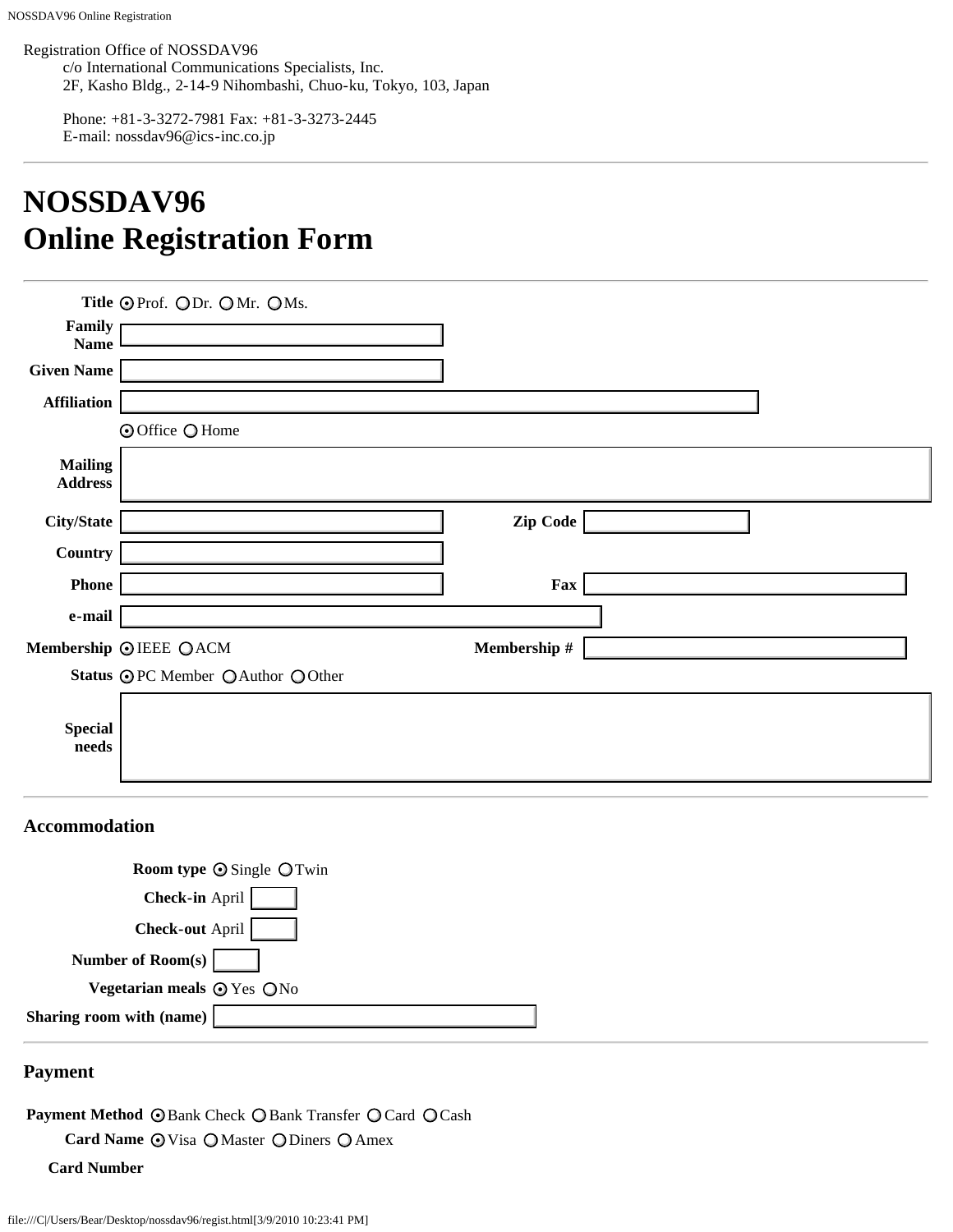| <b>Expiration Date</b>              |        |
|-------------------------------------|--------|
| Send                                | Cancel |
| <b>Back to NOSSDAV 96 Home Page</b> |        |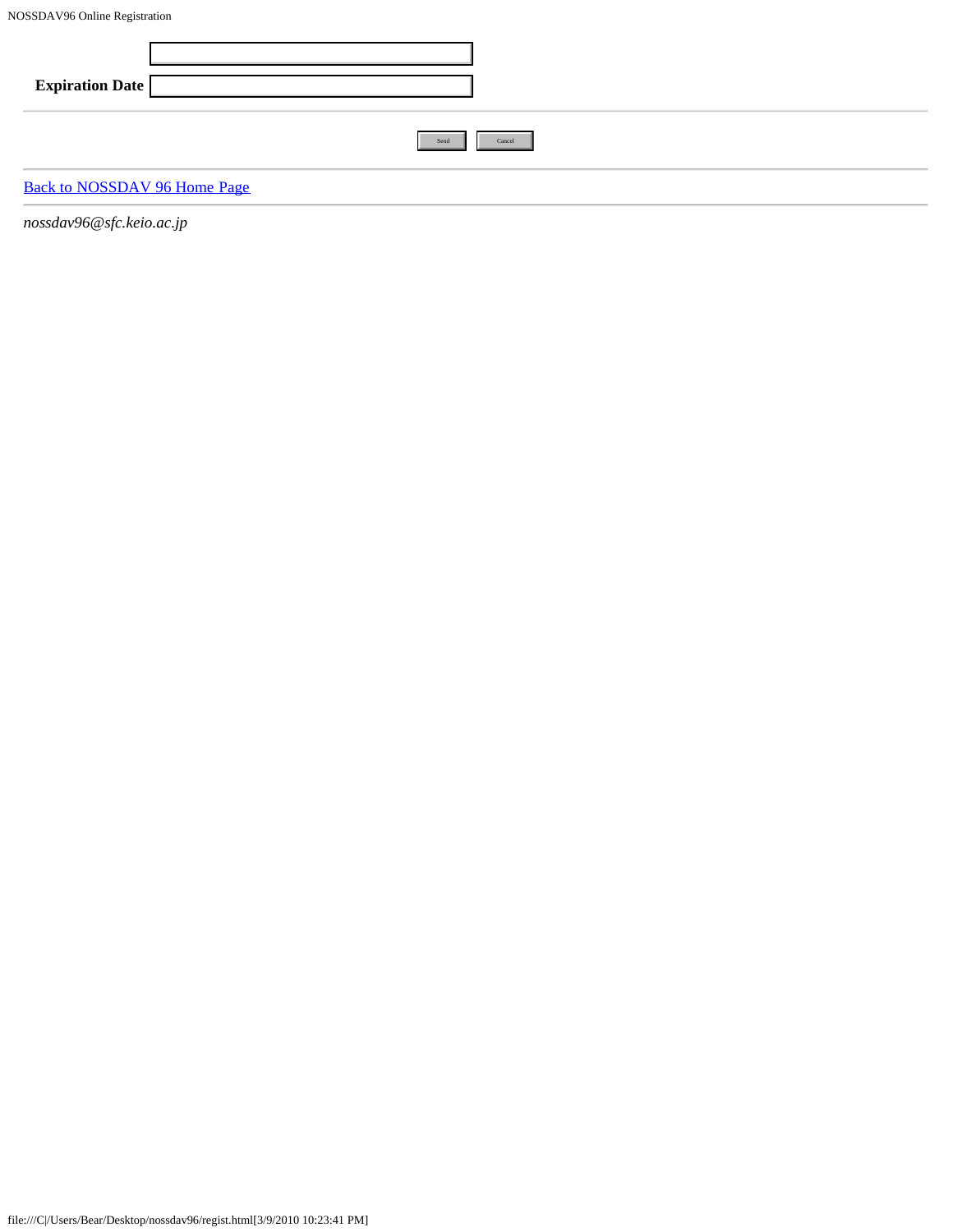#### <span id="page-10-0"></span>REGISTRATION INFORMATION

To maintain atmosphere, the Workshop is limited to 80 participants.

For this reason, the following registration procedure observed will be:

- 1. All PC members are entitled to attend (register NOW!).
- 2. Paper authors are entitled to attend (register NOW!).
- 3. Other participants, FCFS.

Registration Fees:

| Single-bed room Double Occupancy<br>of a Twin-bed room |  |            |  |
|--------------------------------------------------------|--|------------|--|
| IEEE or ACM-Members 68,000 Yen                         |  | 64,000 Yen |  |
| Non-members 70,000 Yen                                 |  | 66,000 Yen |  |

Registration fee includes:

 Attending the Workshop and Excursion Receiving conference kit: a program, a copy of the proceedings, and a list of participants A room (single or twin) with bath (April 23 - 26 / 3 nights) All meals (breakfasts, lunches and dinners) Admission to the welcome reception (April 23) Admission to the banquet (April 25) Coffee and refreshments

Note: 1. There is no discount for the registration fee, even if you do not wish accommodations at Shonan Village International Conference Center.

2. If you wish to share a room with a certain person, please specify the name in the appreciate column of the registration form.

Application and Payment: Applications for registration should be made by completing and sending the Registration Form to the Registration Office no later than March 20, 1996. After this date, participants from the waiting list will be solicited. All applications should be accompanied by full payment of the registration fee in Japanese YEN.

Confirmation of Registration: Upon receiving your completed Registration Form and confirming your remittance of the registration fee, the Registration Office will send you a confirmation/receipt. The confirmation must be retained and presented at the Registration Desk to receive a conference materials.

Cancellation and Refund Policy: Cancellation should be made in writing to the Registration Office. The amount of refund will depend on the date of cancellation as follows: Cancellation received on or before March 20, 1996 amount paid minus bank charge for the refund. Cancellation received from March 21, 1996 to April 1, 1996 amount paid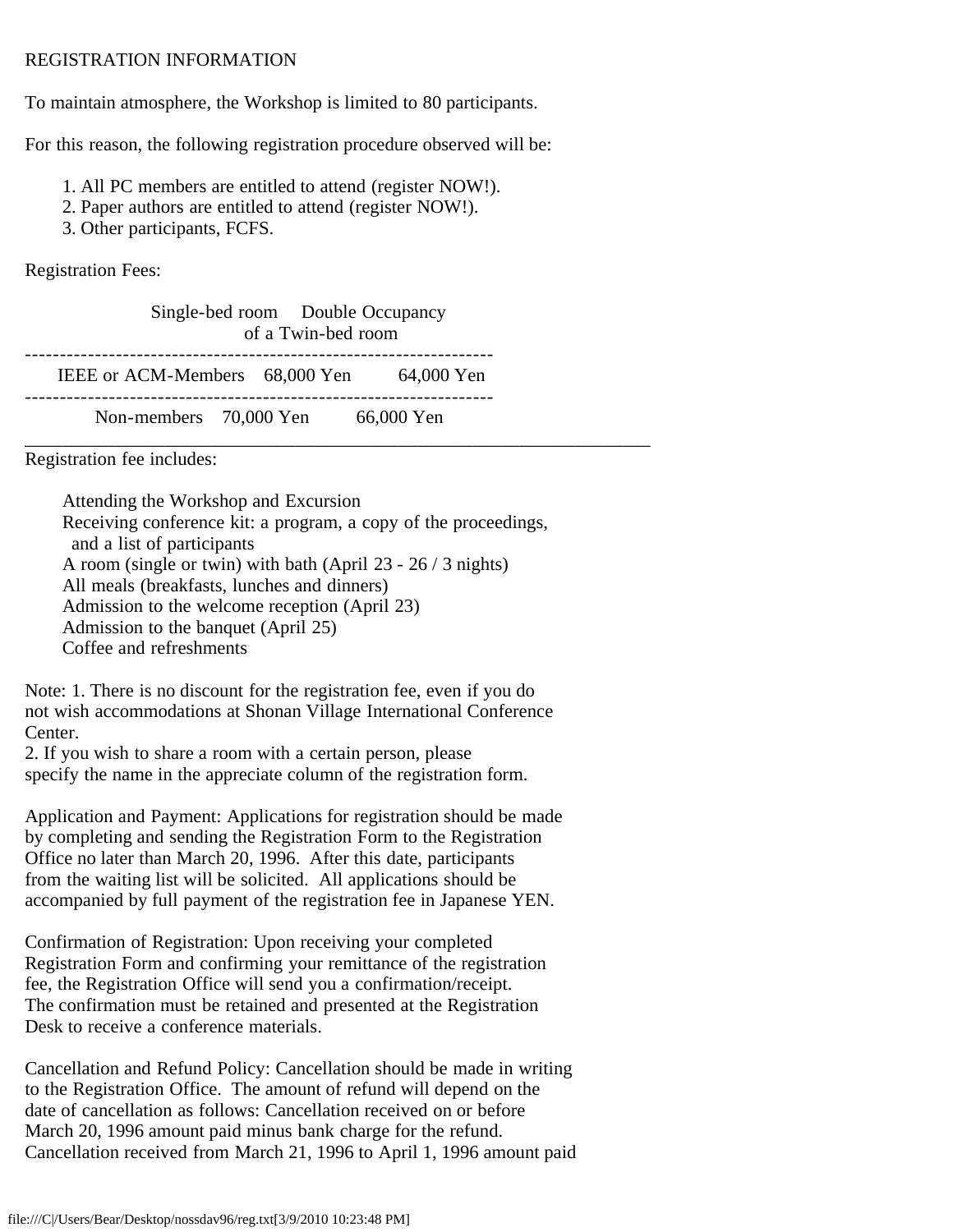minus 50 % and bank charge for the refund. Cancellation received after April 2, 1996 No refund will be made. All the refund will be made after the Conference.

Please address registration forms or inquiries to the Registration Office of NOSSDAV96.

Registration Office of NOSSDAV96 c/o International Communications Specialists, Inc., 2F, Kasho Bldg., 2-14-9 Nihombashi, Chuo-ku, Tokyo 103, Japan

Phone: +81-3-3272-7981 Fax: +81-3-3273-2445 E-mail: nossdav96@ics-inc.co.jp

------------------------------------------------------------------------------

The 6th International Workshop on Network and Operating Systems Support for Digital Audio and Video NOSSDAV 96

April 23 - 26, 1996, Zushi, Japan

REGISTRATION FORM

Please type or print in block letters and send / Fax / E-Mail this form to:

\_\_\_\_\_\_\_\_\_\_\_\_\_\_\_\_\_\_\_\_\_\_\_\_\_\_\_\_ \_\_\_\_\_\_\_\_\_\_\_\_\_\_\_\_\_\_\_\_\_\_\_\_\_\_\_\_\_\_\_\_\_

\_\_\_\_\_\_\_\_\_\_\_\_\_\_\_\_\_\_\_\_\_\_\_\_\_\_\_\_\_\_\_\_\_\_\_\_\_\_\_\_\_\_\_\_\_\_\_\_\_\_\_\_\_\_\_\_\_\_\_\_\_

Registration Office of NOSSDAV 96 c/o International Communications Specialists, Inc. 2F, Kasho Bldg., 2-14-9, Nihombashi, Chuo-ku, Tokyo 103, Japan Participant Name (Check one)  $\Box$ Prof.  $\Box$ Dr.  $\Box$ Mr.  $\Box$ Ms.

(Last/Family Name) (Fast/Given Name)

Affiliation (University, Company, etc.)

\_\_\_\_\_\_\_\_\_\_\_\_\_\_\_\_\_\_\_\_\_\_\_\_\_\_\_\_\_\_\_\_\_\_\_\_\_\_\_\_\_\_\_\_\_\_\_\_\_\_\_\_\_\_\_\_\_\_\_\_\_ Department Mailing Address (Check) \_Office \_Home Address: City/State:\_\_\_\_\_\_\_\_\_\_\_\_\_\_\_\_\_\_\_ Country:\_\_\_\_\_\_\_\_\_\_\_\_\_\_\_\_\_\_\_\_  $Zip Code:$ 

Daytime Phone: \_\_\_\_\_\_\_\_\_\_\_\_\_\_\_\_\_\_\_\_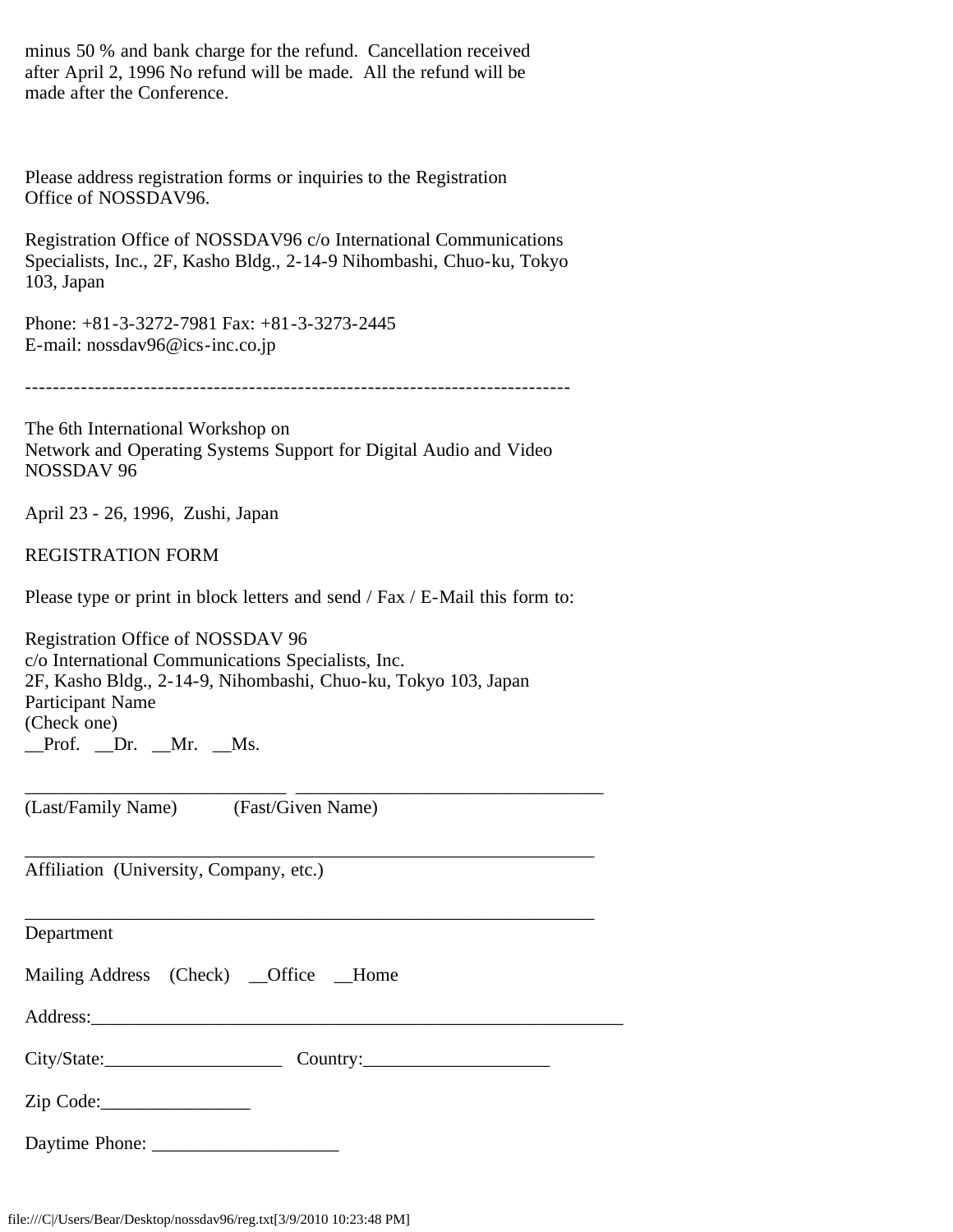| Status: _PC member _Author _Other                                                                                                                               |
|-----------------------------------------------------------------------------------------------------------------------------------------------------------------|
| FEES: check the appropriate selection                                                                                                                           |
| Registration, all meals, lodging:<br><b>IEEE</b> or ACM Member:<br>68,000 Yen<br>Non Member:<br>70,000 Yen<br>Subtract 4,000Yen for double occupancy -4,000 Yen |
| Total Amount: Ven                                                                                                                                               |
| Hotel Accommodation:<br>__Single Room Type<br>_Twin Room Type                                                                                                   |
|                                                                                                                                                                 |
| Hotel Check in: Apr.<br>Hotel Check out:Apr.                                                                                                                    |
| Special dietary requirements:                                                                                                                                   |
| _I will require Vegetarian meals                                                                                                                                |
| <b>METHODS OF PAYMENT:</b><br>Here with enclosing a bank draft payable to NOSSDAV 96                                                                            |
| I have remitted the above sum of _________Yen<br>(name of your bank)<br>to: A/C Name: NOSSDAV 96<br>A/C No.: 1260189                                            |
| The Bank of Tokyo, Marunouchi Branch<br>*Please send / Fax a copy of your bank's receipt with this form to avoid<br>possible confusion.                         |
| Credit card: ___Visa ___Master Card ___AMEX ___Diners Club                                                                                                      |
|                                                                                                                                                                 |
| (Month) (Year)                                                                                                                                                  |
| Name of the card holder:                                                                                                                                        |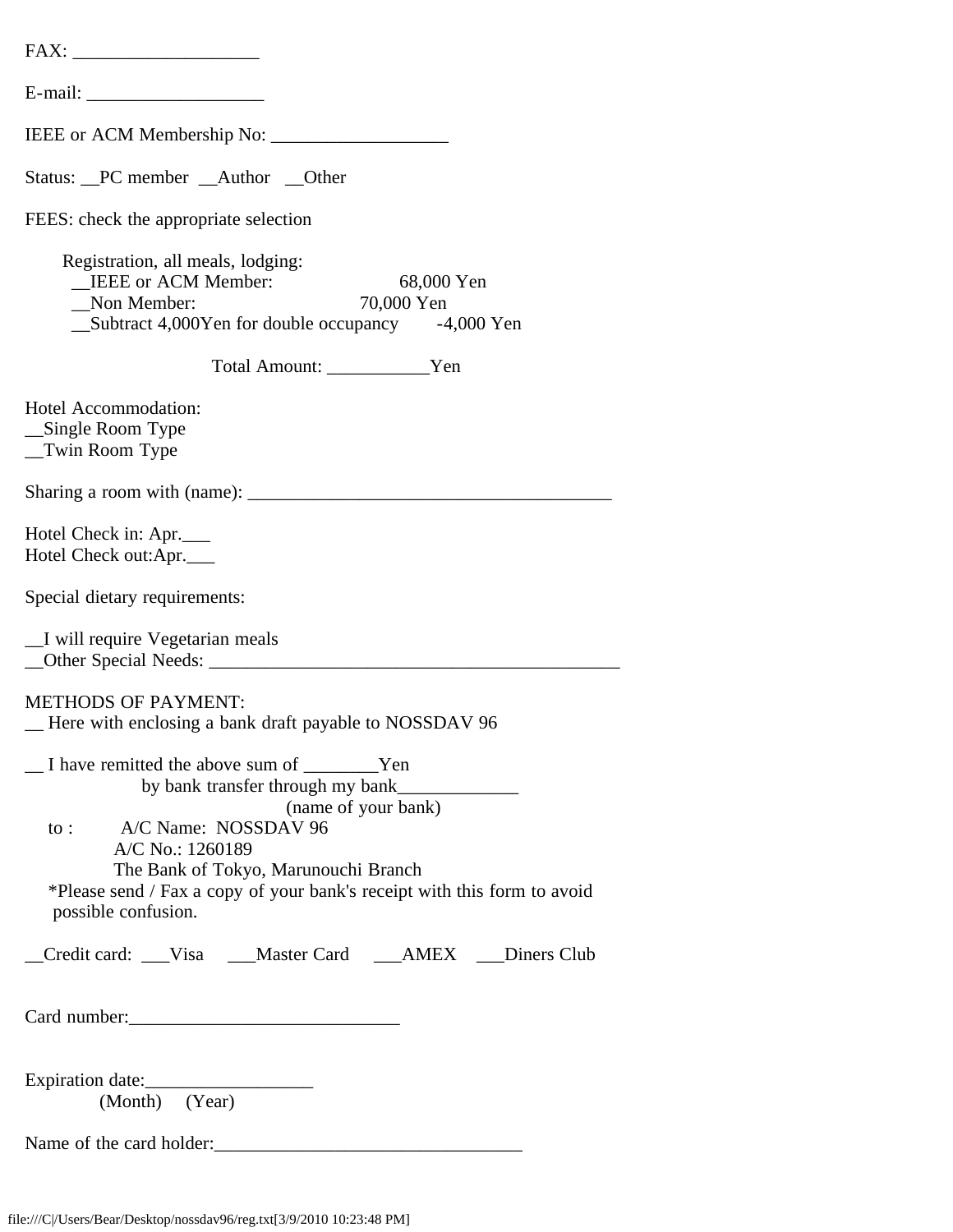| Signature: |  |  |  |
|------------|--|--|--|
|            |  |  |  |
| Date:      |  |  |  |

Please mail the completed registration form with payment to:

 NOSSDAV96 Registration Desk, 2F, Kasho-building, 2-14-9, Nihonbashi, Chuo-ku, Tokyo, 103 Japan

or FAX to +81-3-3273-2445 and include credit card information

or E-mail to nossdav96@ics-inc.co.jp

--------------------------------------------

#### GENERAL INFORMATION

#### Transportation

The Shonan Village International Conference Center is located at the center of Miura Peninsula, some 144 kilometers from the New Tokyo International Airport Narita. The most convenient and economical access to the Center by Narita Airport Japan Railways(JR) Yokosuka Line train. The station is located directly beneath the airport terminal building. This train requires no extra charge. Some Narita Airport trains go directly to the JR Zushi station, but others do not. So be sure you board the right one.

Buses for Shonan Village leave the JR Zushi station. Proceed from the East Exit of the station to the No. 1 bus stop, which is to the left. Not all buses using No. 1 go to the campus, however. So be sure to board only Bus No. 16. Bus fare is 330 yen, payable when getting off. The stop where you get off is just in front of the Shonan Village Center Hotel. In case you miss a bus, you may take a taxi. Tell the driver "Shonan Village Center" they all know the place. Fare is about 2,300 yen.

Keihin-Kyuko Bus Schedule

JR Zushi Station\_-> Shonan Village\_\_\_\_\_\_\_\_\_\_\_\_\_\_\_\_\_\_\_\_\_\_\_\_\_\_\_\_\_\_\_\_\_\_\_\_\_ Departure 6:55 7:35 8:05 8:18 8:40 9:20 10:40 11:40 12:35 Arrival 7:25 8:05 8:35 8:48 9:10 9:50 11:10 12:10 13:05

Departure 13:15 14:25 15:24 16:02 16:42 17:15 18:05 18:40 19:55 Arrival 13:45 14:55 15:54 16:32 17:12 17:45 18:35 19:10 20:25

\_\_\_\_\_\_\_\_\_\_\_\_\_\_\_\_\_\_\_\_\_\_\_\_\_\_\_\_\_\_\_\_\_\_\_\_\_\_\_\_\_\_\_\_\_\_\_\_\_\_\_\_\_\_\_\_\_\_\_\_\_\_\_\_\_\_\_\_\_\_\_ \_\_\_\_\_\_\_\_\_\_\_\_\_\_\_\_\_\_\_\_\_\_\_\_\_\_\_\_\_\_\_\_\_\_\_\_\_\_\_\_\_\_\_\_\_\_\_\_\_\_\_\_\_\_\_\_\_\_\_\_\_\_\_\_\_\_\_\_\_\_\_

\_\_\_\_\_\_\_\_\_\_\_\_\_\_\_\_\_\_\_\_\_\_\_\_\_\_\_\_\_\_\_\_\_\_\_\_\_\_\_\_\_\_\_\_\_\_\_\_\_\_\_\_\_\_\_\_\_\_\_\_\_\_\_\_\_\_\_\_\_\_\_

Registration Desk

The registration desk will be set up in a corner of the entrance lobby of the Shonan Village Center Hotel. Participants who have pre-registered may receive their Workshop kit at the desk.

\*\*\*\*\*\*\*\*\*\*\*\*\*\*\*\*\*\*\*\*\*\*\*\*\*\*\*\*\*\*\*\*\*\*\*\*\*\*\*\*\*\*\*\*\*\*\*\*\*\*\*\*\*\*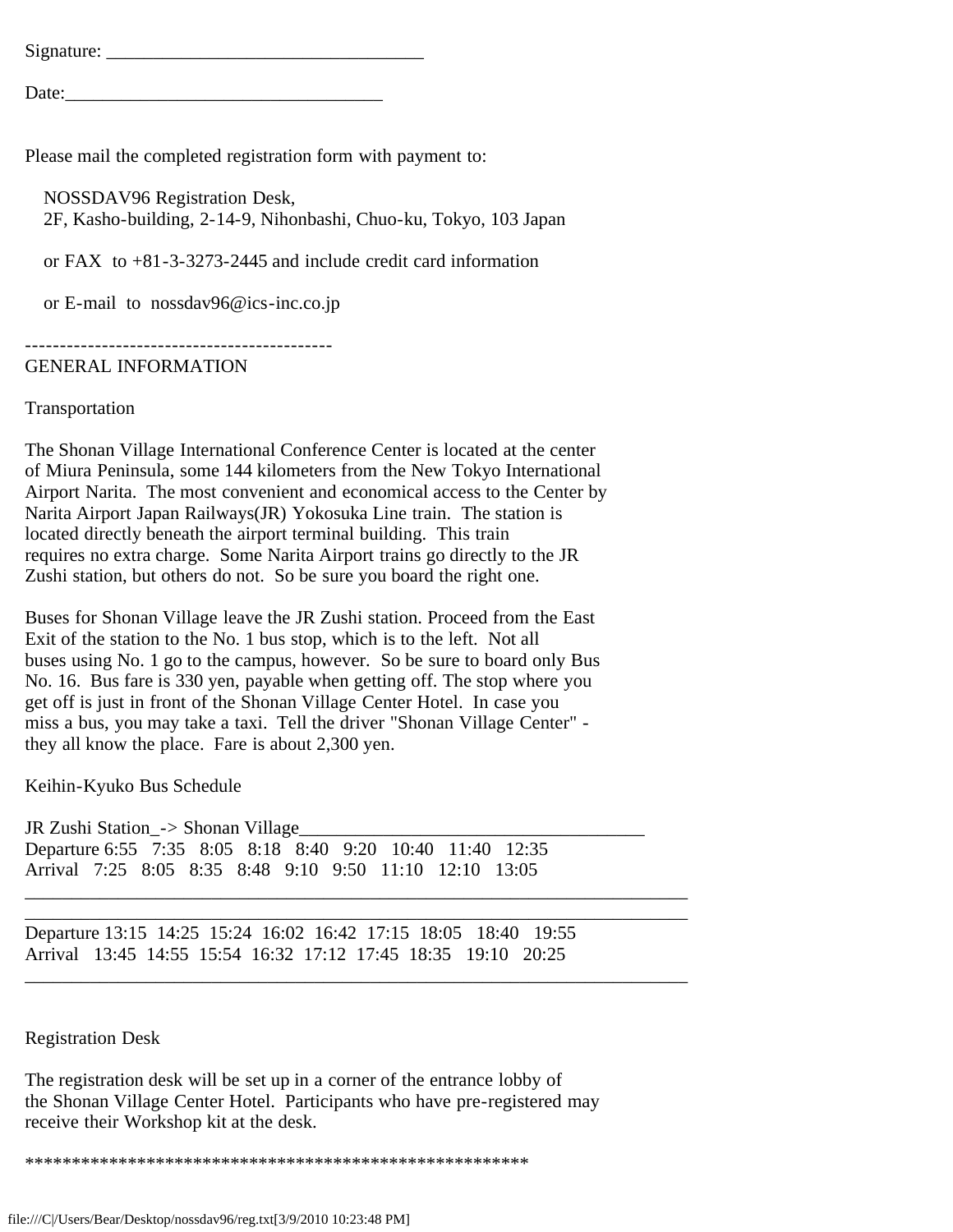Registration Office of NOSSDAV96 c/o International Communications Specialists, Inc. 2F Kasho Bldg., 2-14-9 Nihombashi, Chuo-ku, Tokyo 103, Japan Phone: +81-3-3272-7981 Fax: +81-3-3273-2445 E-mail: nossdav96@ics-inc.co.jp \*\*\*\*\*\*\*\*\*\*\*\*\*\*\*\*\*\*\*\*\*\*\*\*\*\*\*\*\*\*\*\*\*\*\*\*\*\*\*\*\*\*\*\*\*\*\*\*\*\*\*\*\*\*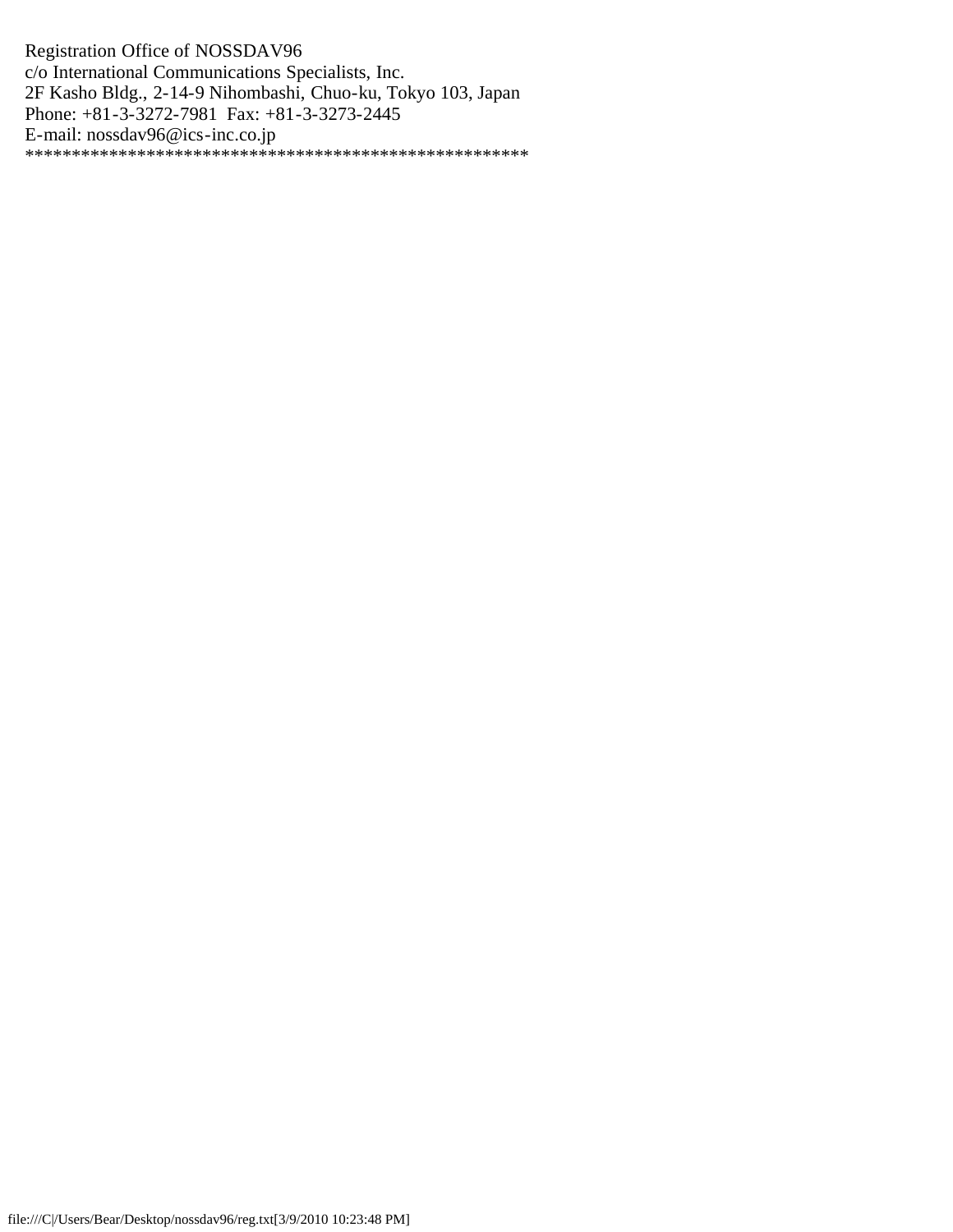# <span id="page-15-0"></span>**Call for Papers**



# **The 6th International Workshop on Network and Operating Systems Support for Digital Audio and Video (NOSSDAV 96)**

# **April 23 - 26, 1996 Shonan Village International Conference Center, Zushi, Japan**

# **Objectives**

The 6th International Workshop on Network and Operating Systems Support for Digital Audio and Video (NOSSDAV 96) is the international workshop among active researchers and practitioners who are building innovative multimedia systems, networks and applications. While we will focus on the state of the art technology in networking and operating system support for multimedia systems, we will also seek for practitioners' papers from a variety of area, including media toolkit, mobile communications, VR, real-time systems, software agents, digital library, and distributed computing systems. It is also intended to provide extensive discussion periods during the workshop to discuss the important issues which may require future research. Relevant topics for the workshop include:

- High-speed/ATM networks
- Multimedia-oriented desk, local and wide area networks
- Workstation and PDA architectures for multimedia
- Multimedia network interfaces
- Cell-based system architectures
- Mobile systems for multimeida
- Communication protocols for multimedia
- Multicast protocols and media scaling
- Micro-kernel and OS support for real-time communications
- Resource management and reservation in the OS and network
- End-to-end admission control
- Quality of service and synchronization frameworks
- Multimedia storage, server, and I/O architectures
- Distributed multimedia systems
- APIs and CM programming abstractions for multimedia
- TV set-top device communication
- VOD system architecture
- Software agents for multimedia systems
- VR systems

# **Submissions**

Two types of submissions are solicited: position papers and research papers. For the purpose of paper review, position papers are restricted to three single-spaced ASCII pages. Research papers are restricted to an extended abstract no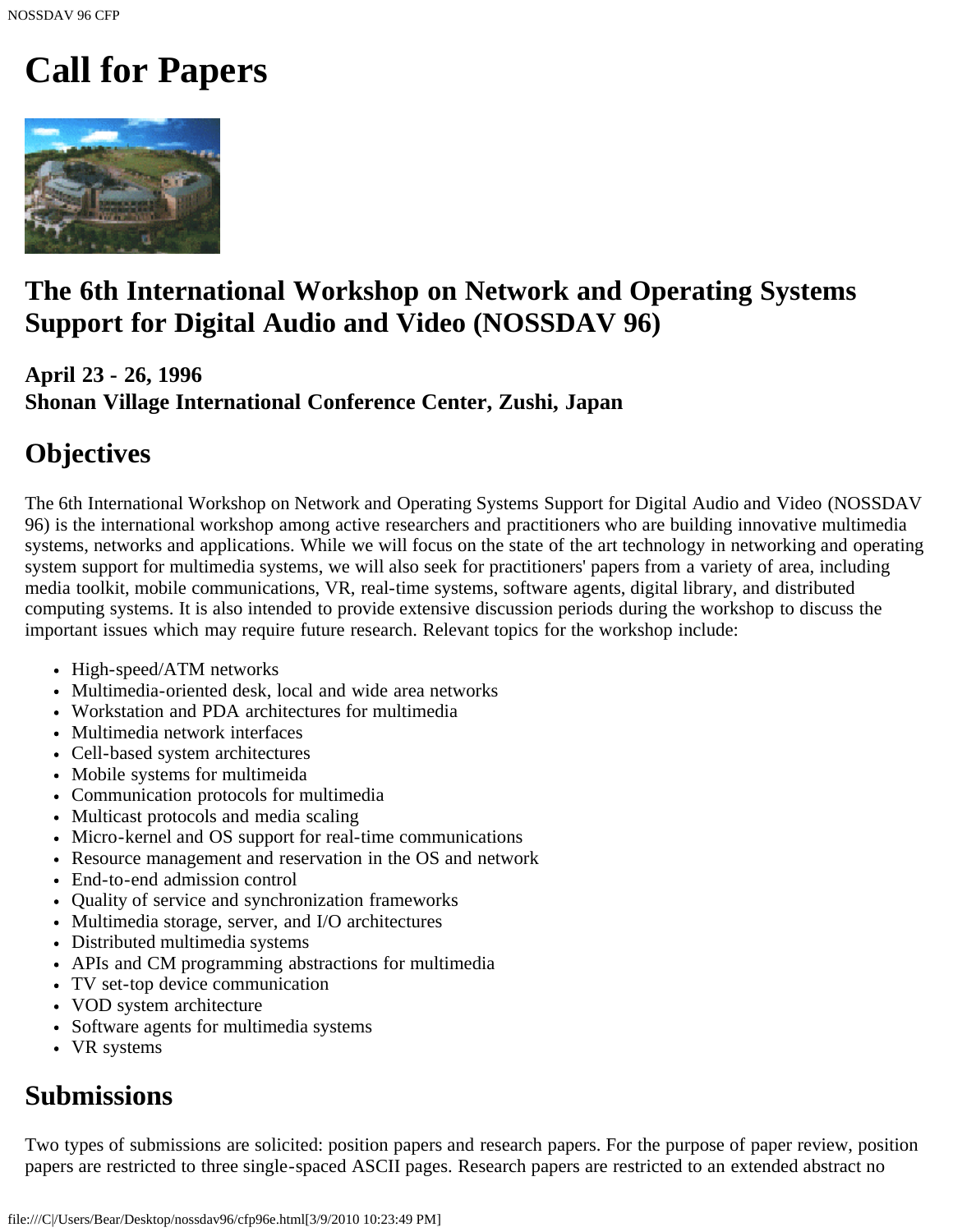NOSSDAV 96 CFP

longer than five formatted postscript pages. Papers should be electronically mailed to **nossdav96@sfc.keio.ac.jp.**

Only if electronic submission is impossible, papers may be sent to the following e-mail address.

Prof. Hideyuki Tokuda Keio University, 5322 Endoh, Fujisawa, Japan 252 Phone: +81-466-47-5000 (wait for 2 sec. then 3129) Fax: +81-466-47-0835 E-mail: hxt@sfc.keio.ac.jp

The proceedings of the workshop will be published by Springer-Verlag and the best papers will be forwarded to selected journals for publication.

# **Important Dates**

Submission Deadline 1/5/96 Acceptance Notification 2/12/96 Final Paper Due 3/18/96 Workshop: 4/23/96-4/26/96

## **Program Chair:**

Hideyuki Tokuda, Keio University/Carnegie Mellon University

## **Program Committee:**

Domenico Ferrari, University of California, Berkeley Simon Gibbs, Univ. of Geneva, Switzerland Riccardo Gusella, HP Labs Ralf Herrtwich, IBM Creative Multimedia Studios Jung-kook Hong, IBM, Japan Andy Hopper, Olivetti & University of Cambridge Kevin Jeffay, University of North Carolina at Chapel Hill Jim Kurose, University of Massachusetts at Amherst Aurel Lazar, Columbia University T.D.C. Little, Boston University Derek McAuley, Cambridge University Duane Northcutt, Sun Microsystems Laboratories Guru Parulkar, Washington University Steve Pink, Swedish Institute of Computer Science Radu Popescu-Zeletin, GMD-FOKUS Ragunathan Rajkumar, Carnegie Mellon University P. Venkat Rangan, University of California, San Diego Jon Rosenberg, Bell Communications Research Doug Shepherd, Lancaster University Cormac Sreenan, AT&T Bell Laboratories Jean-Bernard Stefani, France Telecom/CNET Jay Strosnider, Carnegie Mellon University Daniel Swinehart, Xerox PARC Jon Walpole, Oregon Graduate Institute of Science & Technology Hiroshi Yasuda, NTT, Japan